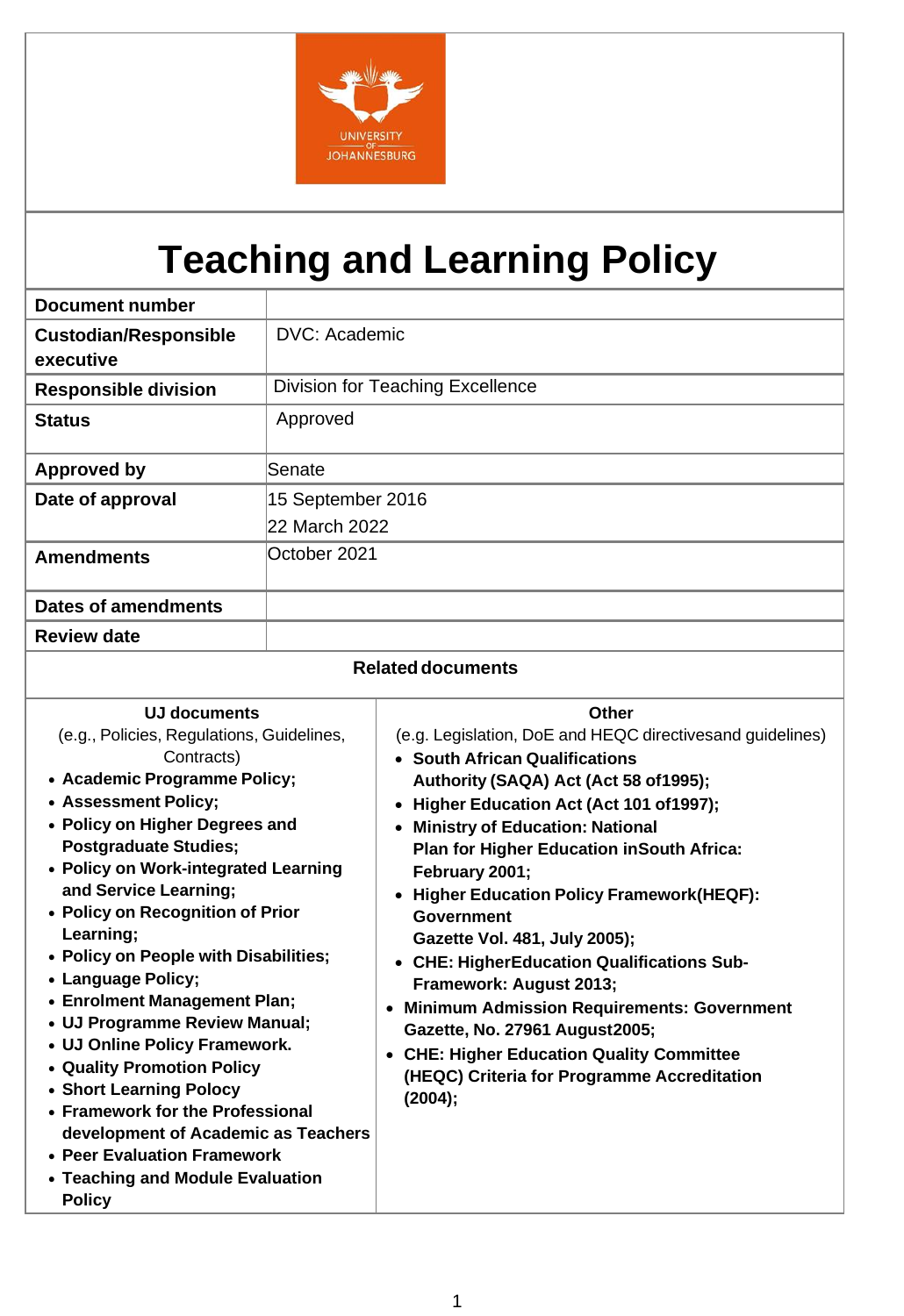|                                                                                                    | <b>Protection of Personal Information Act 4 of 2013</b><br>$\bullet$<br>(2013)                                                                                                 |
|----------------------------------------------------------------------------------------------------|--------------------------------------------------------------------------------------------------------------------------------------------------------------------------------|
| Stakeholders affected by this<br>document (units and divisions who<br>should be familiar with it): | <b>Executive Deans;</b><br><b>Heads: Academic Departments;</b><br>٠<br>Lecturers (Full-time and Part-time);<br>$\bullet$<br><b>Heads: Academic Support Units.</b><br>$\bullet$ |
| Website address of this document:                                                                  | Intranet: https://www.intranet.uj.ac.za                                                                                                                                        |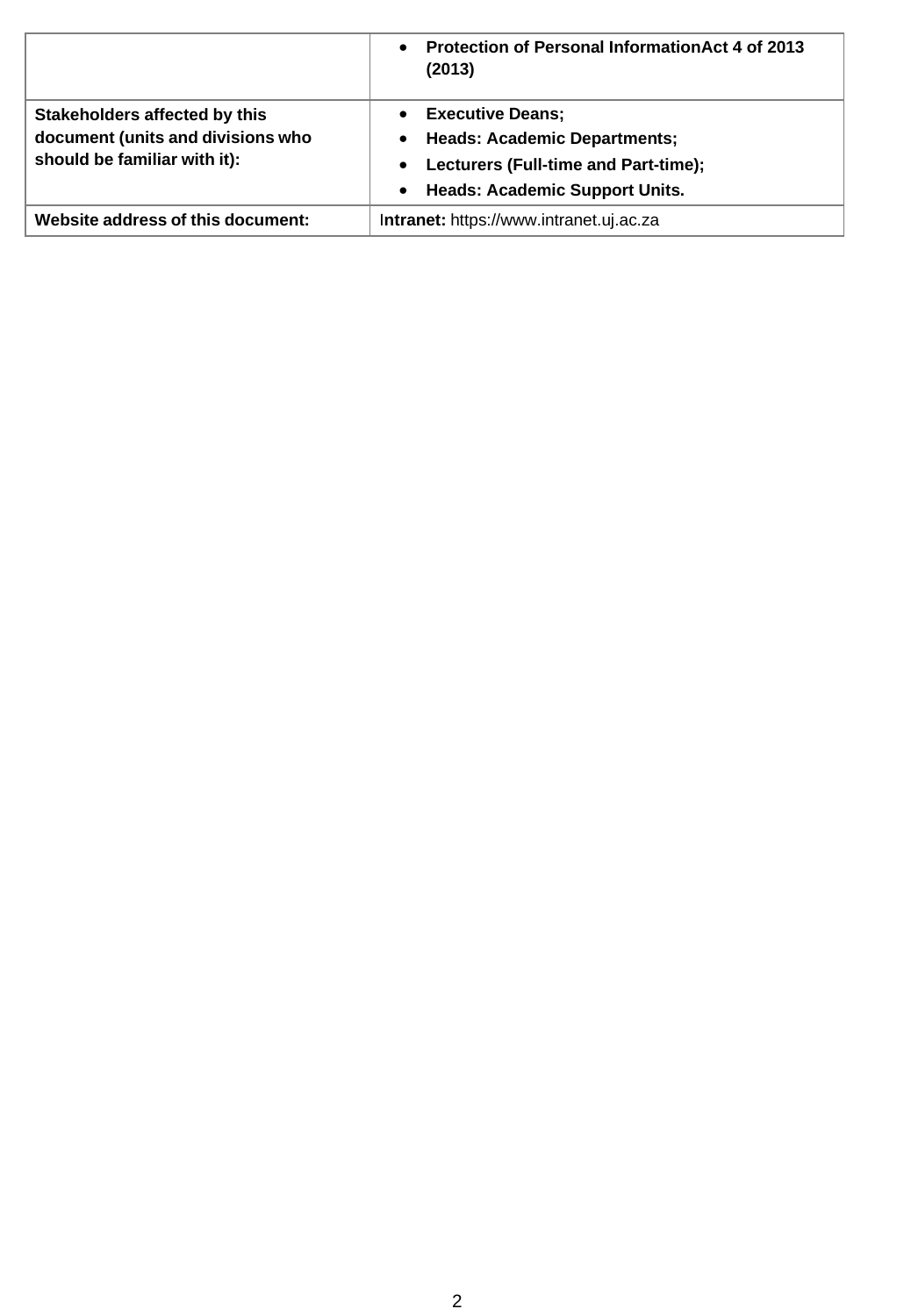## **Contents**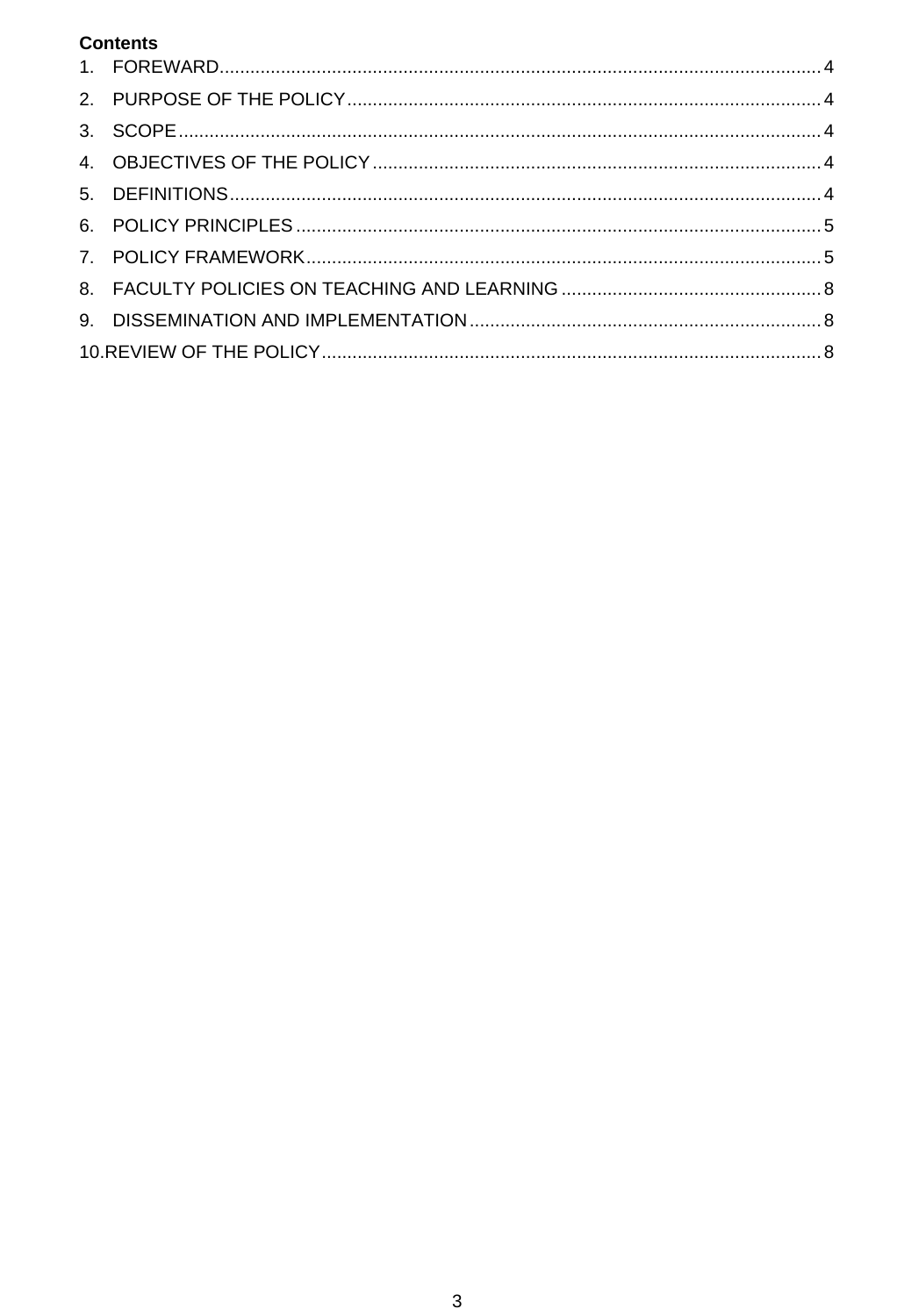## <span id="page-3-0"></span>**1. FOREWARD**

This Policy gives effect to the University's strategic objective to foster *Excellence in Teaching and Learning* through "offering intellectually rigorous curricula which respond innovatively to the challenges of the 21<sup>st</sup> century, promoting outstanding achievements by the full range of our highly diverse student body, and establishing pre-eminence and stature as a teaching-focused institution". The University's vision underpins the commitment to excellence in teaching and learning and mission as an African university "dynamically shaping the future and "inspiring its community to transform and serve humanity through innovation and the collaborative pursuit of knowledge".

## <span id="page-3-1"></span>**2. PURPOSE OF THE POLICY**

The purpose of the Policy is to inform the development and implementation of all teaching and learning activities and initiatives to enable the achievement of the University's commitment to excellence in teaching and learning.

## <span id="page-3-2"></span>**3. SCOPE**

This Policy has an institution-wide application.

## <span id="page-3-3"></span>**4. OBJECTIVES OF THE POLICY**

- 4.1. To facilitate and inform decision-making on teaching and learning in line with and to enable the achievement of the University's vision, mission, and strategic objectives.
- 4.2. To enhance institutional capacity to address teaching and learning challenges, including monitoring and evaluating teaching and learning outcomes.
- 4.3 To contribute to the development of contextually relevant, flexible curricula in response to the local, regional, and global challenges of the 21<sup>st</sup> century.
- 4.4 To promote the continuous professional development of academics as teachers and to encourage the development of the scholarship of teaching and learning.
- 4.5 To enhance student success, retention, and throughput rates as a critical part of the overall student learning experience.
- 4.6 To clarify the dynamic roles and responsibilities of all participants in teaching and learning

## <span id="page-3-4"></span>**5. DEFINITIONS**

- 5.1 *"Learning to be":* a view of higher education that conceptualises learning as becoming a practitioner of a knowledge and professional domain. Learning to presuppose learning the practices of the knowledge domain (discipline or profession), which include principles, dispositions, attributes, competencies, activities, skills, procedures, and values. It also requires learning how to best utilise the conceptual frameworks and/or theories of the domain and the practices of inquiry to identify and solve problems or interpret and address everyday issues.
- 5.2 *Epistemological access*: access to the knowledge available in and distributed by universities, as opposed to merely physical access to the University. Epistemological access presupposes teaching, which makes academic practices and underlying knowledge systems and values explicit and the linguistic discourse used to represent those values.
- 5.3 *Diversity*: defined for the institution as including inter alia race, age, gender, religion, sexual orientation, culture, ethnicity, socio-economic status, geographic location, and nationality.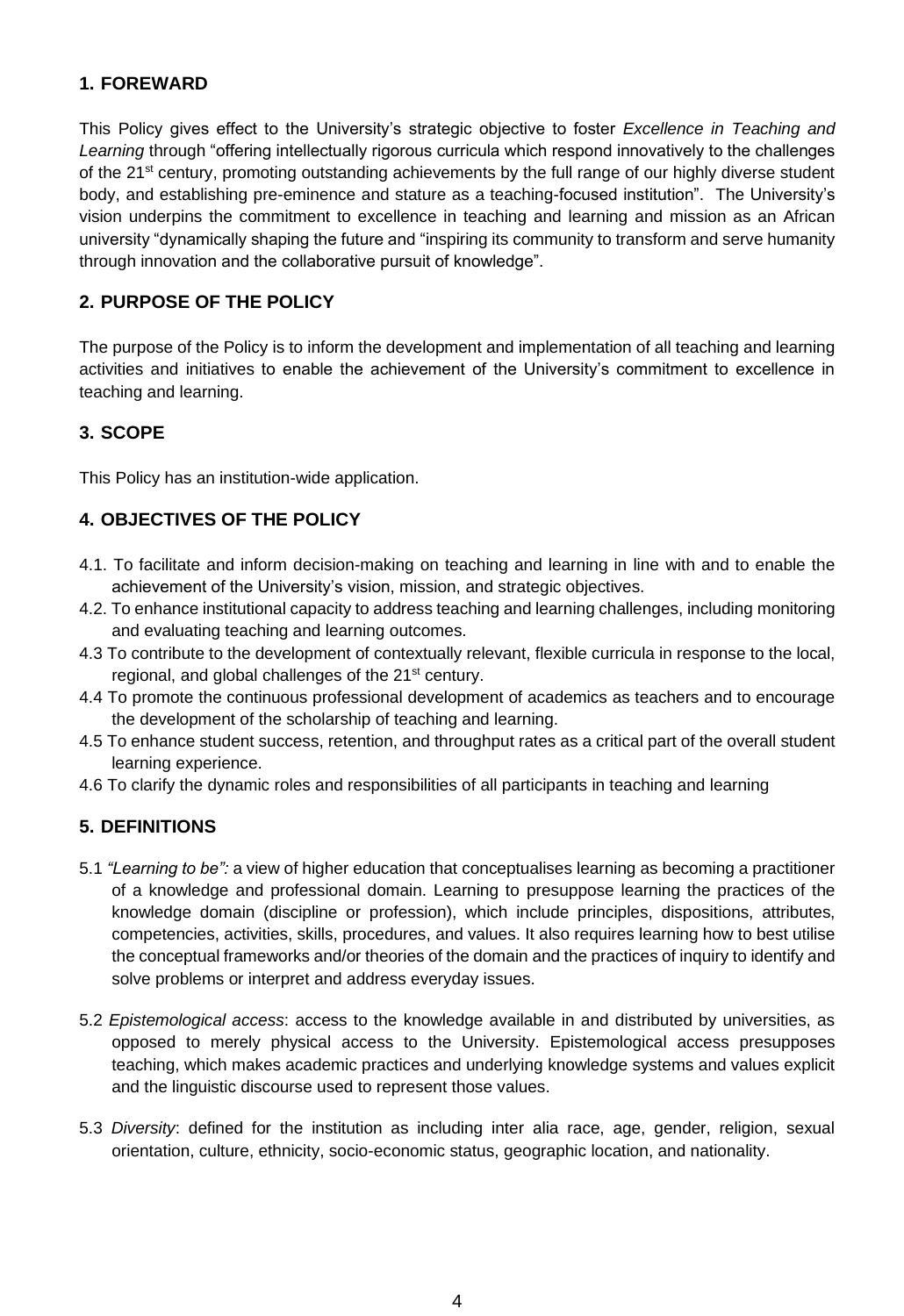5.4 *Learning analytics:* involves measuring, collecting, analysing, and reporting on student data and their contexts in order to understand and optimise learning and associated learning environments within the relevant regulatory parameters.

## <span id="page-4-0"></span>**6. POLICY PRINCIPLES**

The principles outlined below inform the University's commitment to fostering excellence in teaching and learning and apply equally to all teaching and learning activities. The principles of the Policy apply to all programmes, undergraduate and postgraduate, and subsidised and non-subsidised, in all faculties/colleges.

- 6.1 Teaching and learning is not limited to the transmission and acquisition of knowledge but involves the practices of knowledge and how knowledge is produced and used.
- 6.2. Teaching and learning should be based on the recognition of the pluriversality or multiplicity of knowledge(s) and the inclusion of all knowledge types in the curriculum.
- 6.3 Teaching and learning should be student-centered and facilitate access to knowledge and ways of knowing by building on the students' prior knowledge and learning experiences.
- 6.4 Teaching and learning should be "fit for purpose", that is, it should take into account the context in which it takes place.
- 6.5 Teaching and learning should be responsive to the needs of students from diverse backgrounds, society, and the discipline, including the requirements of the different qualification and knowledge types.
- 6.6 Teaching and learning should be based on an alignment between programme purpose, learning outcomes, assessment criteria, learning materials, and pedagogical approaches.
- 6.7. Teaching and learning promotes and is enhanced by the Scholarship of Teaching and Learning (SOTL).
- 6.8. Teaching and learning is underpinned by reflexive practice and research, which contributes to the professionalisation of academics as teachers.
- 6.9 Teaching and learning is enabled by appropriate resources provided by the university and faculties, including physical and virtual learning environments, technologies and infrastructure .
- 6.10 Teaching and learning comprises a continuum of modes of delivery from fully face-to-face to fully online.
- 6.11 Teaching and learning involves the appropriate use of technology to enhance the student learning experience

## <span id="page-4-1"></span>**7. POLICY FRAMEWORK**

### **7.1 The Student Learning Experience**

7.1.1 Teaching and learning is a social process and activity and involves reciprocal relationships between different participants in the teaching and learning process and between students themselves. In this sense, excellence in teaching and learning, irrespective of the mode of delivery, is characterised by, among other elements, the following: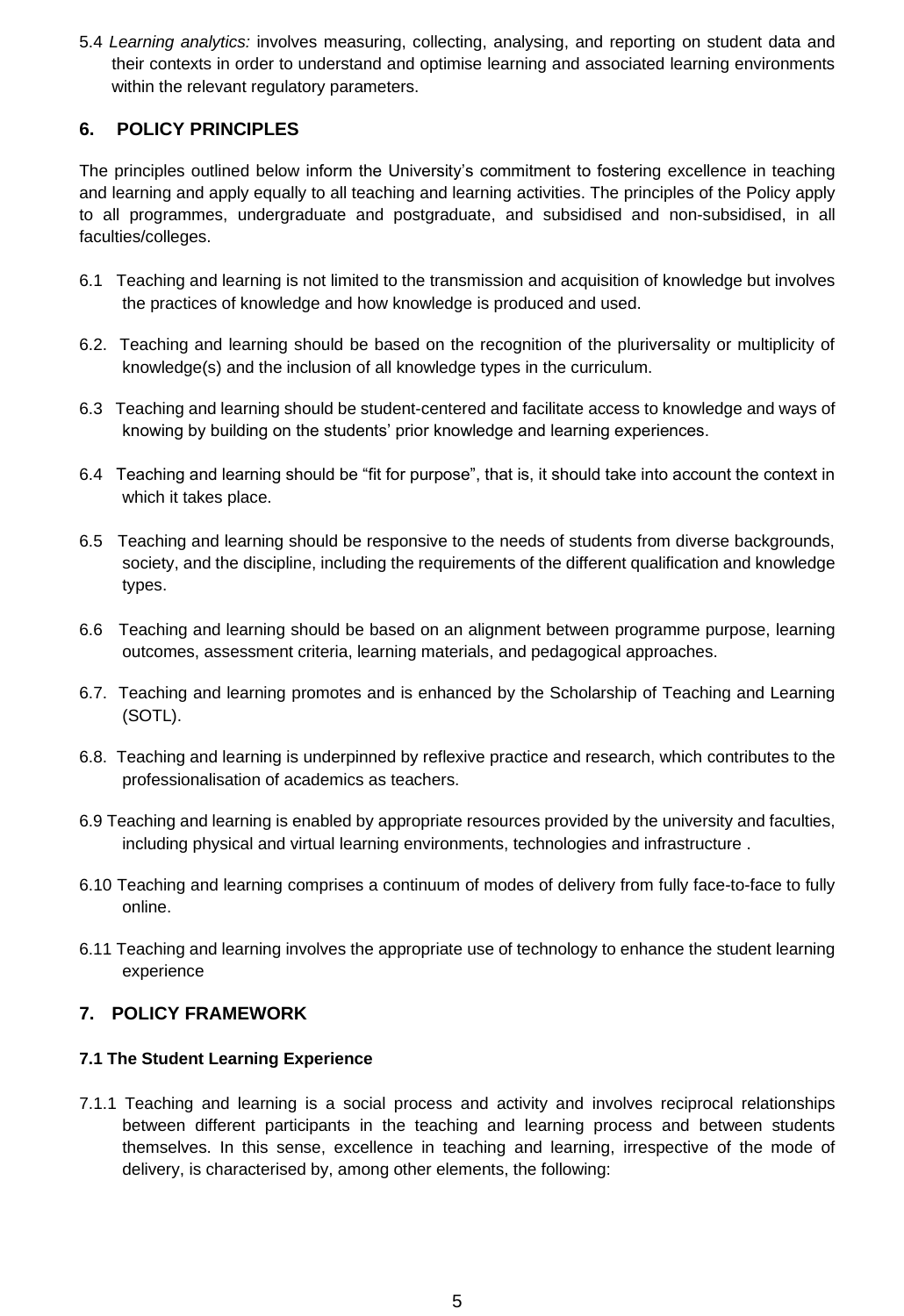- It is interactive and participative and involves active engagement through the provision of information, feedback, guidance, and support. Teaching and learning involve interaction between students through discussion and debate on issues and/or collaboration on projects and other tasks.
- It is engaging and cognitively challenging and enhances the abilities, skills, and knowledge of all participants.
- It involves "doing" and practice, that is, applying what has been learned to find solutions to realworld problems.
- It has clearly specified learning outcomes, that is, the abilities, skills, and knowledge that students will develop and gain and should be able to demonstrate at the end of the course/programme.
- It promotes student agency and autonomy through encouraging the role of students as cocreators of knowledge by providing opportunities for autonomous and collaborative learning and independent study to the extent that this is possible, thus promoting and equipping students for life-long learning.
- 7.1.2 Teaching and learning is not limited to the transmission and acquisition of knowledge but involves the practice of knowledge, that is, how knowledge is produced and used. This is encapsulated in the notion of "learning to be", which involves learning the practices of the knowledge domain (discipline or profession), and includes principles, dispositions, attributes, competencies, activities, skills, procedures and values. Learning to be requires learning how best to utilise the conceptual frameworks and/or theories of a domain/s, as well as the practices of inquiry, to identify and solve problems or to interpret and address issues to the benefit of society.
- 7.1.3 Teaching and learning should be "fit for purpose", that is, its underlying premise is be informed by the University's commitment to "teaching the students we have". This requires developing curricula and pedagogy which take into account prior learning, accommodates the full diversity of students' social, economic, educational and cultural backgrounds.
- 7.1.4 "Teaching the students we have" requires the provision of appropriate and responsive teaching and learning support, integrated into the course/programme as required.
	- 7.1.4.1 All teaching and learning aligns to the University's language policy.
	- 7.1.4.2 The University recognises excellence in student performance and provides enriching learning opportunities as appropriate.
	- 7.1.5 Assessment is integral to teaching and learning and is guided by the UJ Assessment Policy. The alignment of learning outcomes with assessment criteria, together with feedback to students on the outcomes of assessment, facilitates learning.

### **7.2 Curriculum**

- 7.2.1 As a comprehensive university UJ offers a wide range of programmes general formative, vocational and professional - and qualifications - undergraduate diplomas, degrees and postgraduate diplomas and degrees. The different programmes and qualifications have different purposes and learning orientations and require different curricula and pedagogical approaches.
- 7.2.2 The University is committed to ensuring that curricula are relevant across the different programmes and qualifications offered and are regularly renewed and updated, in line with the rapidly changing social and economic contexts of the 21<sup>st</sup> century. Curricula take into account globalisation and the advances in information and communications technology, including Artificial Intelligence and the emergence of the 4<sup>th</sup> Industrial Revolution. Contemporary access to information has shifted the focus to the application of knowledge through the development of broad skills and competencies. Curricula encompass knowing, knowing how to, the ability to manage and mine the ever-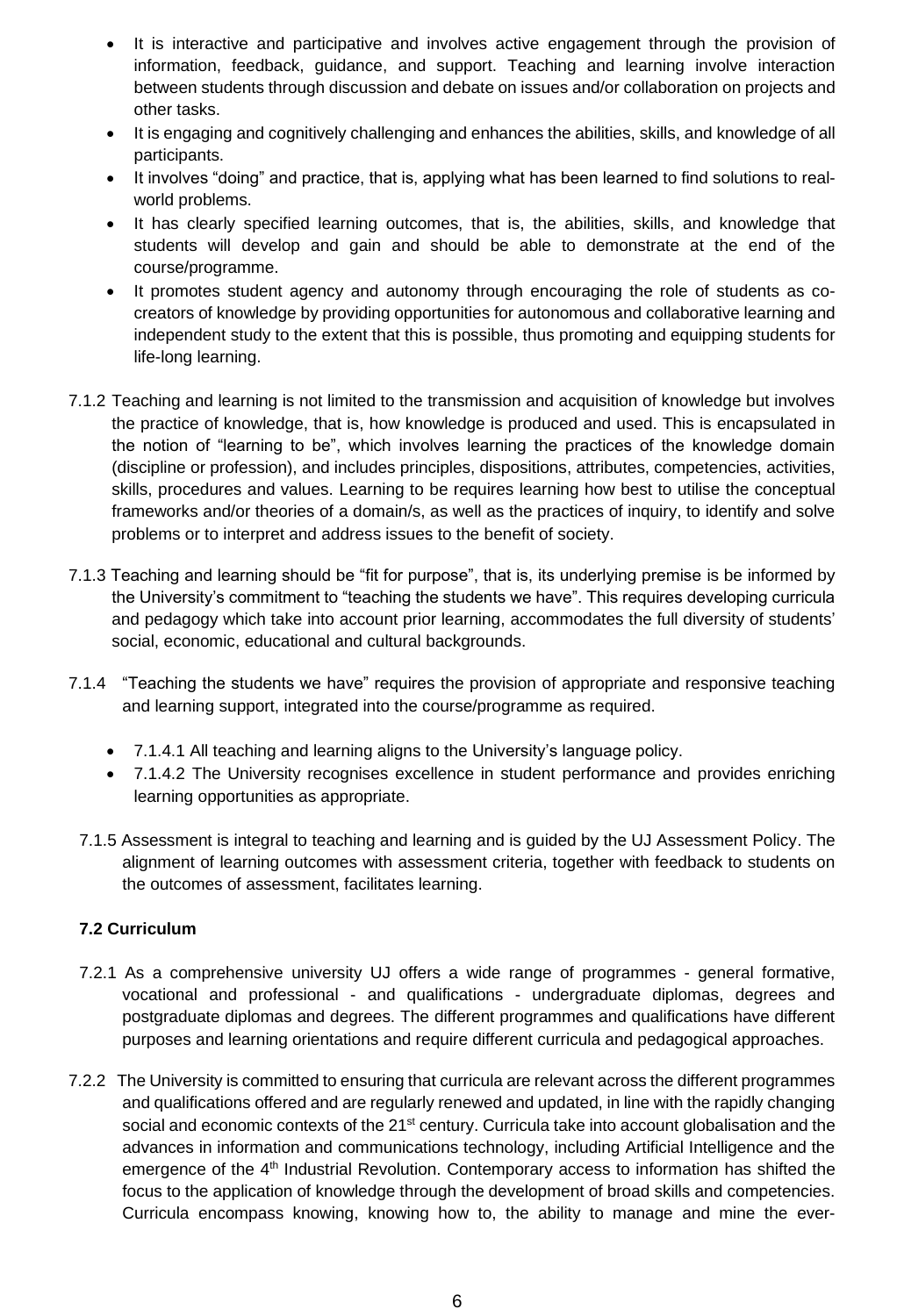increasing knowledge base, as well as graduate attributes which require curricula reflect the following three inter-related components:

- Knowledge what students know and understand in terms of the concepts, methods, procedures and analytical tools of the disciplines, including understanding the connections between disciplines.
- Skills and competencies how students use or apply what they know to solve real-world problems, which requires skills such as critical thinking, problem-solving, creativity, communication, and collaboration or teamwork.
- Values, aptitudes and attributes how students engage and behave in the world, which require qualities such as ethics, integrity, honesty, courage, resilience, responsibility and leadership.

7.2.3 The design and development of curricula to reflect these changes should ensure that:

- It meets and is sensitive to the learning needs of students from diverse backgrounds, as well as the requirements of different qualification and knowledge types.
- It recognises the pluriversality or multiplicity of knowledge(s) and addresses the historical imbalance in which knowledge and ways of knowing is dominated by the western canon developed in the global North. This requires the decolonisation of knowledge to include all knowledge, in particular, knowledge and ways of knowing from the global South with a specific focus on Africa.
- •
- It promotes breadth and depth in undergraduate programmes and inter-disciplinarity in both undergraduate and postgraduate programmes. This is in line with a growing trend in higher education based on the view that it is a necessary pre-condition for addressing and finding solutions to societal grand challenges, both national and global.

### **7.3 Teaching and learning modes of delivery**

- 7.3.1 The University recognises that teaching and learning on campus needs to be reconceptualised to encompass a continuum of modalities of delivery.
- 7.3.2 A variety of teaching and learning modalities is used to enhance student learning through enabling students to engage in learning activities outside of the lecture room.
- 7.3.3 A variety of teaching and learning technologies and practices is used to give effect to the University's commitment to "teaching the students we have" by facilitating the diverse learning needs of the student body.
- 7.3.4 The University is committed to ensuring equivalence of provision, in quality and standard across all teaching and learning modalities and programmes as spelt out in the Academic Programme Policy and Short Learning Policy.

#### **7.4 Professionalisation of Academics as Teachers**

Professionalising academic as teachers in higher education is crucial to improving teaching and learning and this is spelt out the in the UJ Framework for the Professional Development of Academic as Teachers:

7.4.1 The achievement of the University's strategic objective to foster excellence in teaching and learning requires recognising the dual role of academics – as disciplinary experts generating new knowledge and as teachers mediating effective student learning in the transmission of knowledge. This dual role in addition involves research and discipline knowledge which is complemented by the development of academics' pedagogical skills and competencies.